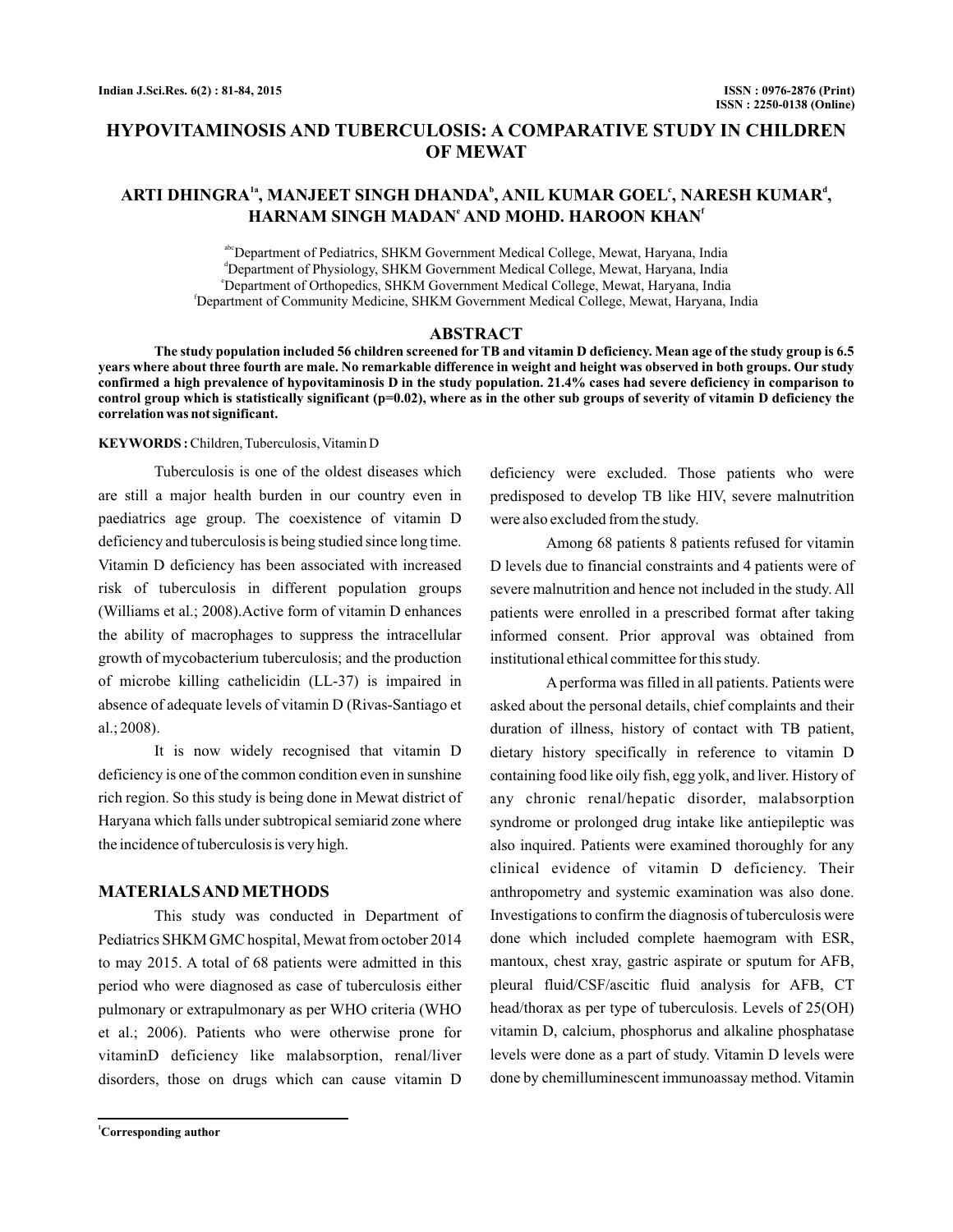D levels were taken before starting antituberculosis treatment.

Patients with vitamin D levels of <37.5nmol/l were defined as vitamin D deficient and levels <12.5nmol/l as severe deficiency whereas >50nmol/l were considered as normal (Misra et al.; 2008).

A total of 56 patients, who fulfils the inclusion criteria were enrolled as case in study group. Equal number of subjects who were age, sex matched and comparable nutrition status but without tuberculosis were taken as control. These healthy controls were also examined for evidence of vitamin D deficiency and investigations were done to rule out TB in them.

All subjects with vitamin D deficiency or insufficiency were given injectable vitamin D3 600,000IU along with dietary advice and calcium supplementation. Antitubercular therapy was continued as per IAP categorisation.

#### **StatisticalAnalysis**

Statistical analysis was done using SPSS 17.5(IBM, Chicago USA).Average mean of vitamin D level in two groups was compared using student t test. Chi square test was used to find any difference in levels of vitamin D in between groups. p value <.05 was considered statistically

significant. Any group having less than 5 study subjects were analysed using fisher exact test.

#### **RESULTS**

Baseline data of patients with tuberculosis and control are given in Table 1.

The value of 25(OH) vitamin D levels in TB patients ranged from <10- 56nmol/l with mean value of 24.69nmol/l. The control group had vitamin D levels ranging from <10-76nmol/l with a mean value of 31.6 nmol/l. Although the difference of means of vitamin D levels was not statistically significant in two groups  $(p>0.05)$ , more number of patients in TB were having severe vitamin D deficiency (vitamin D levels <12.5nmol/l) and this was statistically significant. Comparison of vitamin D levels in cases and control are shown in table 2.

# **DISCUSSION**

Our study shows that average mean of vitamin D level in patient with tuberculosis was lower than in control group, although this difference was not statistically significant. Most of the studies conducted also show similar results both in pediatric and adult population. A study done by Genmaa et al.; (2012) showed that 25 (OH) vitamin D

| Baseline variables* | $\text{Cases}(n=56)$ | Controls $(n=56)$ |
|---------------------|----------------------|-------------------|
| Mean age            | $6.5$ vrs            | $7.1$ yrs         |
| Sex male            | 38(67.8%)            | $30(53.5\%)$      |
| Female              | $18(22.2\%)$         | 26(46.5%)         |
| Average weight(kg)  | $15.31(3.6-44)$      | $16.65(5-36)$     |
| Average height(cm)  | 101.94(58-138)       | $110(62 - 140)$   |
| Average MAC (cm)    | 12.7                 | 13.1              |
| Diet non vegetarian | $41(73.21\%)$        | 48(85%)           |
| Vegetarian          | 15(26.79%)           | 8(15%)            |

#### **Table 1 : Baseline Data of Patients With Tuberculosis and Control**

\*p>.05 in all variables

**Table 2 : Comparison of Vitamin D Levels in Cases and Control**

| Vitamin D      | $\text{Cases}(n=56)$ | $Control(n=56)$ | P value |
|----------------|----------------------|-----------------|---------|
| levels(mnol/l) |                      |                 |         |
| < 12.5         | 12(21.42%)           | $3(5.35\%)$     | 0.02    |
| $12.5 - 37.5$  | $34(60.71\%)$        | $31(55.35\%)$   | 0.7     |
| 37.6-50        | $(14.28\%)$          | $15(26.78\%)$   | 0.16    |
| >50            | $2(3.5\%)$           | $(1.25\%)$      | 0.16    |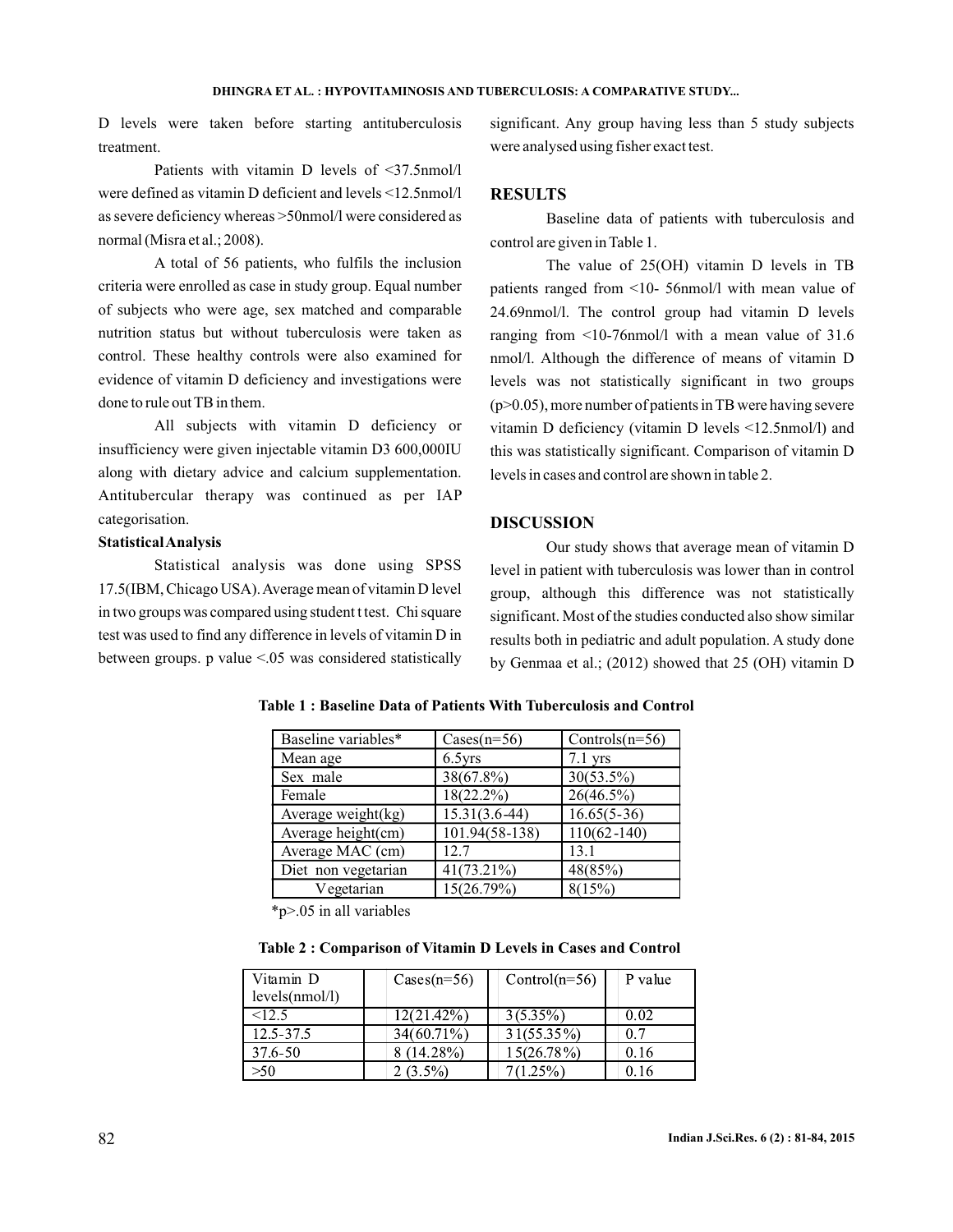level were low (<20ng/ml) in Mongolian children with tuberculosis. Likewise another study which was done in Australia included refugee children and showed that 25 (OH) vitamin D levels were significantly lower in children with latent TB and TB infection (Gray et al.; 2012). A meta analysis done in 2008 concluded that TB patients had about 0.70 SD(95% CI 0.42, 0.93) lower 25(OH) vitaminD concentration than non TB individuals (Nnoaham et al.; 2008). Moreover severe vitamin D deficiency (<12.5nmol/l) is significantly more seen in tuberculosis patients than healthy control in our study that may suggest more the severity of deficiency , more is the risk of acquiring tuberculosis.

Clinical evidence of vitamin D deficiency in the form of frontal bossing, wrist widening, abdominal distention was seen in seen in only 2 patients in study group and these patients had 23 nmol/l and 15 nmol/l vitamin D levels respectively. Vitamin D deficiency occurs without any symptoms, if at all any symptoms are present it indicates severe deficiency.

Mewat is a sunshine rich region predominantly occupied by meo population. Population is rural, of low socio economic status and majority people lives on farming and are non vegetarians. So vitamin D deficiency is not expected in this population but again 92 %( 103/112) children are found to be deficient in our study. It has been reported that 75-85 percent of school going children have vitamin D deficiency or insufficiency (Harinarayan et al.; 2009). This may be attributed to poverty, poor maternal health, poor dietary habits with inadequate intake and recurrent infections in this region. In addition increased melanin in skin interferes with ultraviolet light mediated synthesis of vitamin D. Moreover, poor intake of vegetables result in magnesium deficiency which might lead to reduced parathormone secretion and consequent reduction of 1 hydroxylation of vitamin D (Richard et al.; 2008).

### **CONCLUSION**

Our study confirms high incidence of hypovitaminosis D in this area. As in the study population, most of the children are engaged in outdoor activities, the

deficiency is probably linked to some associated condition either in the form of some chronic disease or nutritional which needs to be clarified and further research is required.In our study hypovitaminosis D was significantly associated with TB infection. Further large multicentric studies are needed to evaluate association of vitamin D deficiency with tuberculosis and possible role of vitamin D in the prevention of tuberculosis in children.

## **REFERENCES**

- Ganmaa D., Giovannucci E. and Bloom B. R., 2012. Vitamin D, tuberculein skin test conversion, and latent tuberculosis in Mongolian school age children: a randomised, double-blind, placebocontrolled feasibility trial. Am J Clin Nutr., :391-396. **96**
- Gray K., Wood N. and Gunasekera H., 2012. Vitamin D and tuberculosis status in refugee children. Paediatr Infect Dis J., 31:521-523.
- Harinarayan C. V. and Joshi S. R., 2009. Vitamin D status in India- its implication and remedial measures. J Assoc Physicians India, 57:40-48.
- Misra M., Pacaud D., Petryk A., Ferrez P., Solberg C. and Kappy M., 2008. Vitamin D Deficiency in children and its management. Review of current knowledge and recommendations. Pediatrics, 122:398.
- Nnoaham K. E. and Clarke A., 2008. Low serum vitamin D level and tuberculosis: a systemic review and meta-analysis. Int Epidemiol, 37(1):113-119.
- Richard B. F., Marie B. D., Stephen M. K. and Henry M. K., 2008. Disorders of bone and mineral metabolism in Health and Disease; Harrison's Principles of Internal Medicine, ed. McGraw Hill, 2:346.
- Rivas-Santiago B., Hernandez Pando R. and Carranza C., 2008. Expression of cathelicidin LL-37 during Mycobacterium tuberculosis infection in human alveolar macrophages, monocytes, neutrophils and epithelial cells. Infect Immun, 76:935-941.
- WHO, Guidance for National Tuberculosis Programme on management of Tuberculosis, Geneva: WHO, 2006.